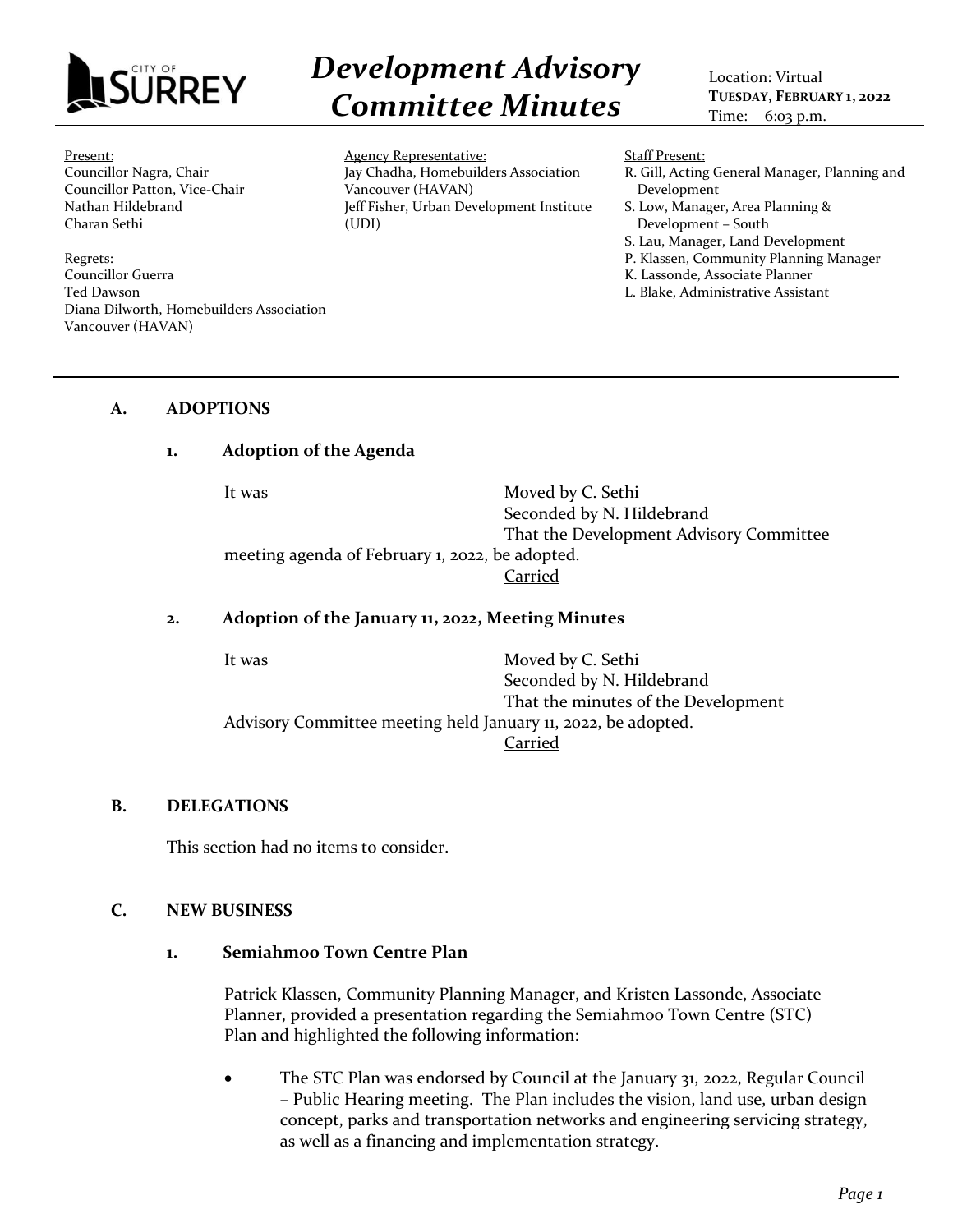- The planning principles are based on seven community values that were created with community input: improve connectivity, focus density to key locations, encourage a Medical District, provide a range of housing types, enhance local shops, services and businesses, create more community spaces and recognize established neighbourhoods. The Plan also includes three smart growth objectives: accommodate growth sustainability, foster inclusivity and encourage multi-modal travel.
- The Building Height Strategy was created in response to residents' requests for additional assurances regarding buildings heights and was derived through community engagement. The Building Height Strategy is site specific, with the highest structures permitted at the 152 Street and 16 Avenue intersection and transitioning down from that location to the more established low-rise context.
- The Parks and Open Space Strategy for the Plan includes four new parks, with two near parks in the north, one in south and one on the Semiahmoo Mall site, as well as the extension of the Semiahmoo Trail southwards into the town centre.
- The Transportation Strategy is centered on rapid bus service along 152 Street and will provide new local and collector roads for better connectivity, lanes and greenways for commercial servicing and parkade entrances in commercial areas and protected cycling infrastructure. The Plan also includes provisions for long-term plans for a higher level of rapid transit, as TransLink's Transport 2050 has designated 152 Street, 16 Avenue and 24 Avenue for future rapid transit. These road cross sections have been designed to accommodate future rapid transit.
- A pedestrian main street along 16A Avenue will connect the White Rock exchange area with the STC and can be used for commercial space, patios for restaurants and cafes and special events.
- The STC Plan outlines nine plazas and have been designated for important commercial corners and proximity to bus stations along 152 Street.
- The Medical District includes a mix of housing and development types.
- The Community Amenity Contribution (CAC) schedule includes an Arts and Culture CAC that will support an arts presentation centre and art studio, as outlined in the Parks, Recreation & Culture Strategic Plan. The STC Plan does not require area specific Development Cost Charges (DCC), as the majority of infrastructure is already in place. City-wide DCC will be applied to bring existing infrastructure up to current standards.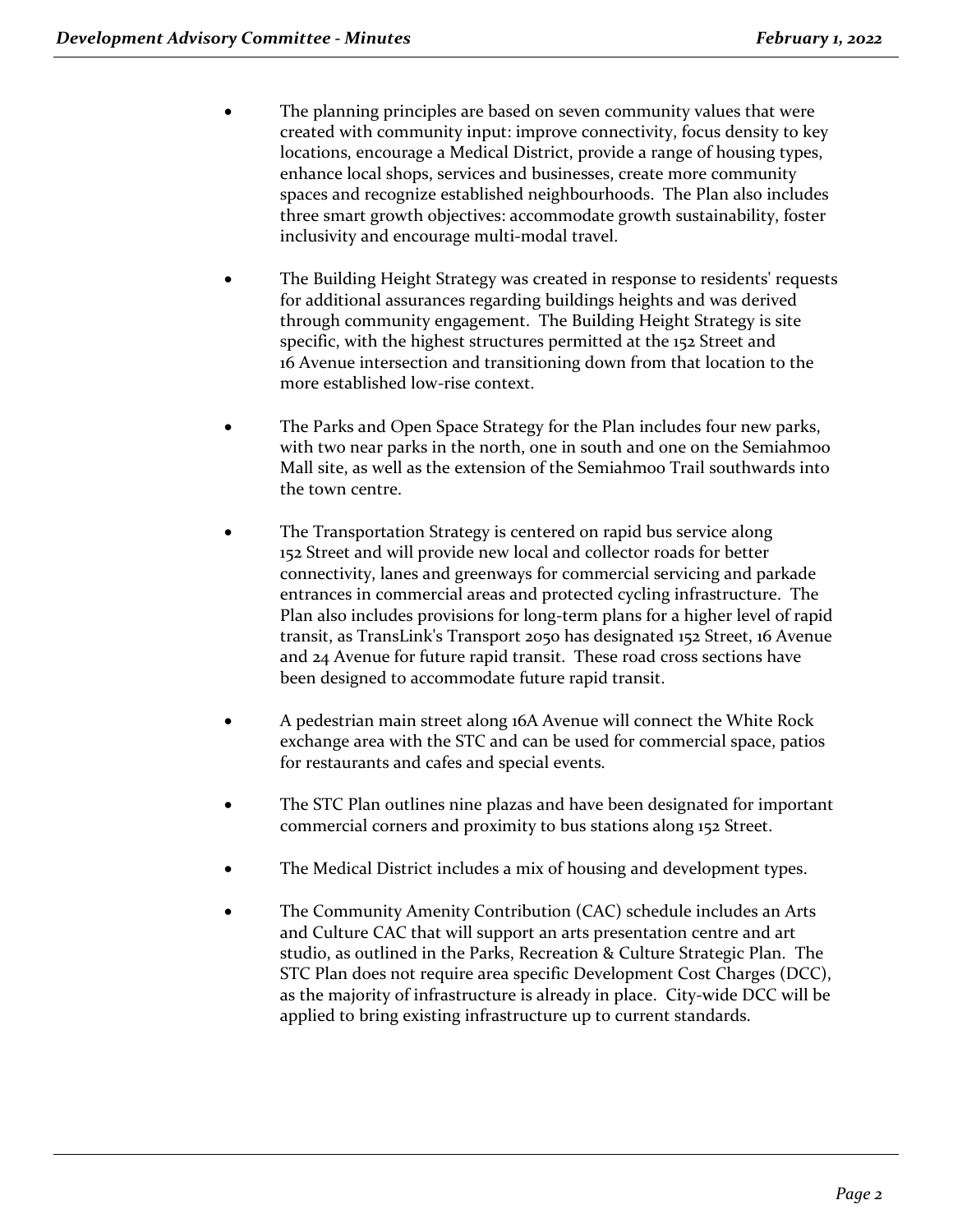In response to questions from the Committee, Mr. Klassen, Ms. Lassonde and Ron Gill, Acting General Manager, Planning & Development, provided the following information:

- The Plan currently includes standard parking rates; however, the Transportation department has indicated that parking reductions may be considered once rapid transit is established in the area. The Plan is flexible and can accommodate future regulatory changes. If parking provisions change in the future, they can be immediately reflected through development applications.
- The bus lay over facility is currently in the conceptual phase and is a long-term requirement for rapid transit, envisioned to be delivered along with the comprehensive redevelopment of the Semiahmoo Mall site.
- Staff can report back at a future meeting to confirm if the STC Plan was built into the current DCC Bylaw review.
- The zero carbon incentive is not finalized, but the Plan does envision this incentive once its completed. A Zoning Bylaw amendment is needed to accommodate the zero carbon incentive, and it is anticipated that this will be completed in Spring 2022.
- The Plan currently supports rapid transit and sets out a long-term rapid transit vision; however, if a higher order of transit were to be implemented in the area, the Plan would likely be amended.
- The City of White Rock recently changed its Official Community Plan (OCP) to reduce building heights overall; however, it will still allow taller buildings in key locations. Staff also considered existing building heights when developing the Building Heights Strategy.
- The pedestrian street is a special street cross section that will act as a servicing road and provide access to Commercial Retail Unit frontages and act as a special linear plaza, which is specific to the Semiahmoo Town Centre Plan.

The Committee commended staff for their work on the STC Plan. It was noted that warranty providers may not provide warranties for a green roof, especially on wood frame buildings.

# **D. OUTSTANDING BUSINESS**

This section had no items to consider.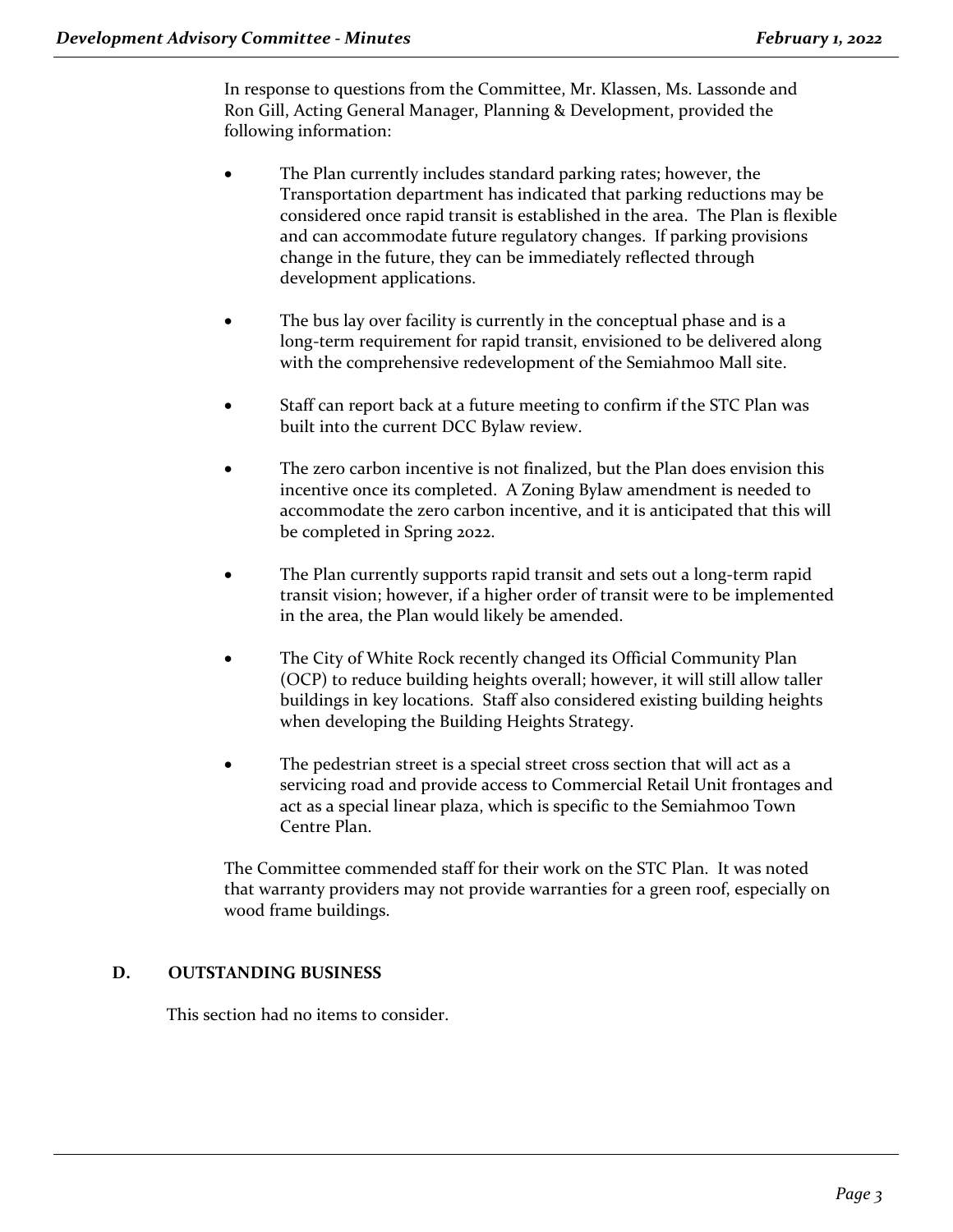# **E. ITEMS REFERRED BY COUNCIL**

This section had no items to consider.

# **F. CORRESPONDENCE**

This section had no items to consider.

# **G. INFORMATION ITEMS**

This section had no items to consider.

## **H. OTHER BUSINESS**

## **1. Comments on the Market**

- The market continues to perform well and there a huge appetite for City Centre specifically. Supply continues to be low.
- Surrey is a good example of trying to expedite housing as quickly as possible.
- The Semiahmoo Town Centre Plan is a great plan, provides gentle density and accommodates different types of housing. Gentle density could be considered in different areas of the city, such as Bolivar Heights.
- Developers continue to experience issues related to processing delays, as construction prices continue to escalate at a rapid pace. The supply chain also continues to be an issue.

# **2. Future Agenda Items**

The Committee requested the following future agenda items:

- Single Family Home Inspections; and
- Update on South Campbell Heights Land Use Plan.

# **I. NEXT MEETING**

The next meeting of the Development Advisory Committee is scheduled for March 1, 2022.